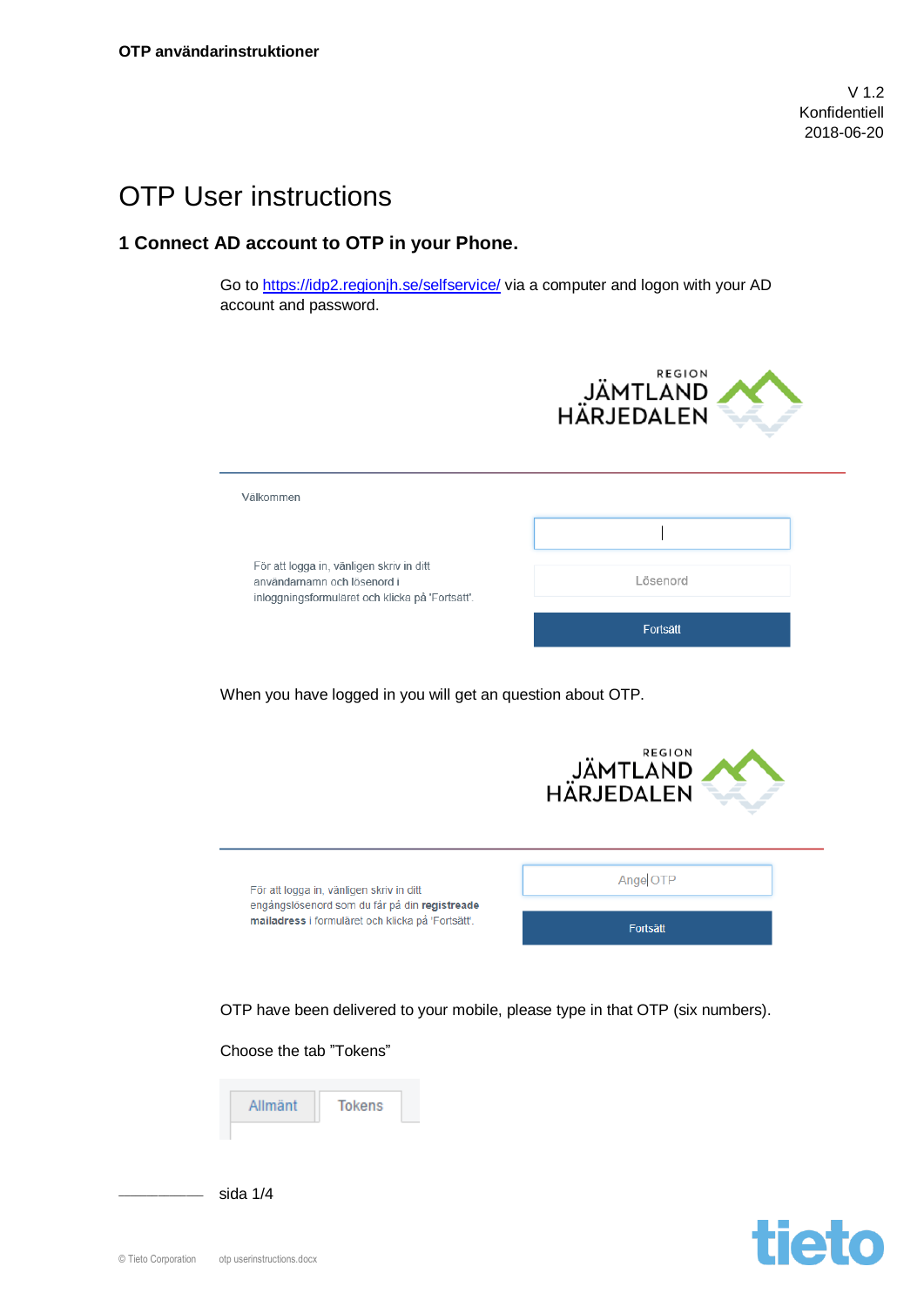V 1.2 Konfidentiell 2018-06-20

Activate PhenixID Pocket Pass  $^{(+)}$ 

Klick on " + Aktivera Pocket Pass" .

You must have installed Microsoft Authenticator, PhenixID Pocket Pass or Google Authenticator. All of above authenticator will work.

Set a name of the device you will register.

| Aktivera valfri app för autentisering |  |
|---------------------------------------|--|
| Väli ett visningsnamn för din enhet   |  |
|                                       |  |

Start the authenticator you have choosed. Add a new connection. Take a photo of the QR code in the APP. (it's possible to type in the code as well)

Aktivera valfri app för autentisering



Then you need to type in the code you get in the authenticator app. Now you can use your phone and auth app for connecting to RegionJH.

## **2 Logon with Cisco AnyConnect**

Install Cisco AnyConnect if you don't have on your computer. Type in the URL you received.



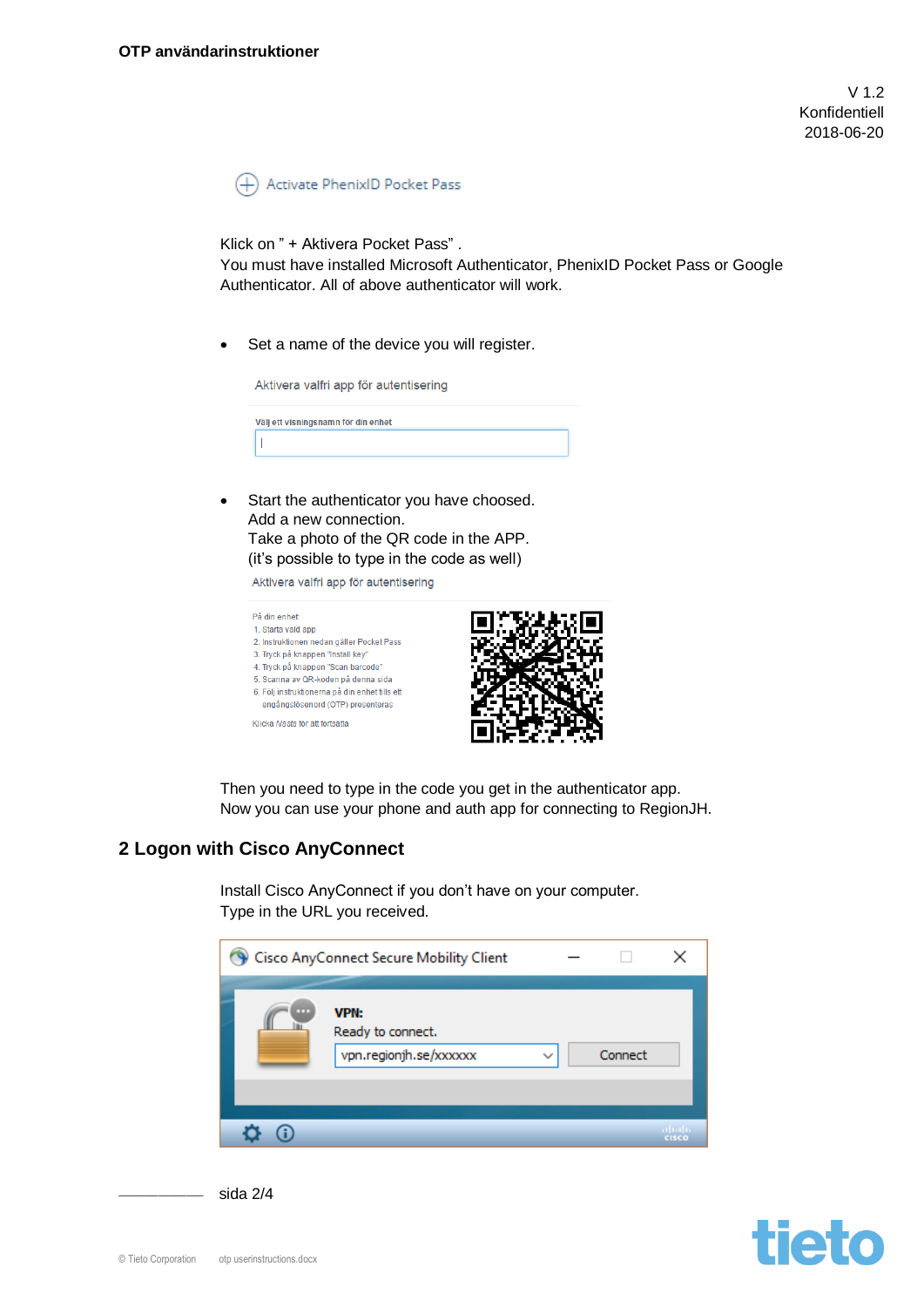Clients for Windows and Mac can be downloaded via<https://regionjh.se/vpn>

Type in your AD user and password. Klick OK

| Please enter your username and password.<br>xlafo<br>Username:<br>Password:<br>Cancel<br>ОК | Cisco AnyConnect   vpn.regionjh.se/rj |  |  |  |  |  |
|---------------------------------------------------------------------------------------------|---------------------------------------|--|--|--|--|--|
|                                                                                             |                                       |  |  |  |  |  |
|                                                                                             |                                       |  |  |  |  |  |
|                                                                                             |                                       |  |  |  |  |  |
|                                                                                             |                                       |  |  |  |  |  |
|                                                                                             |                                       |  |  |  |  |  |



 $\frac{1}{\sqrt{2}}$  sida 3/4